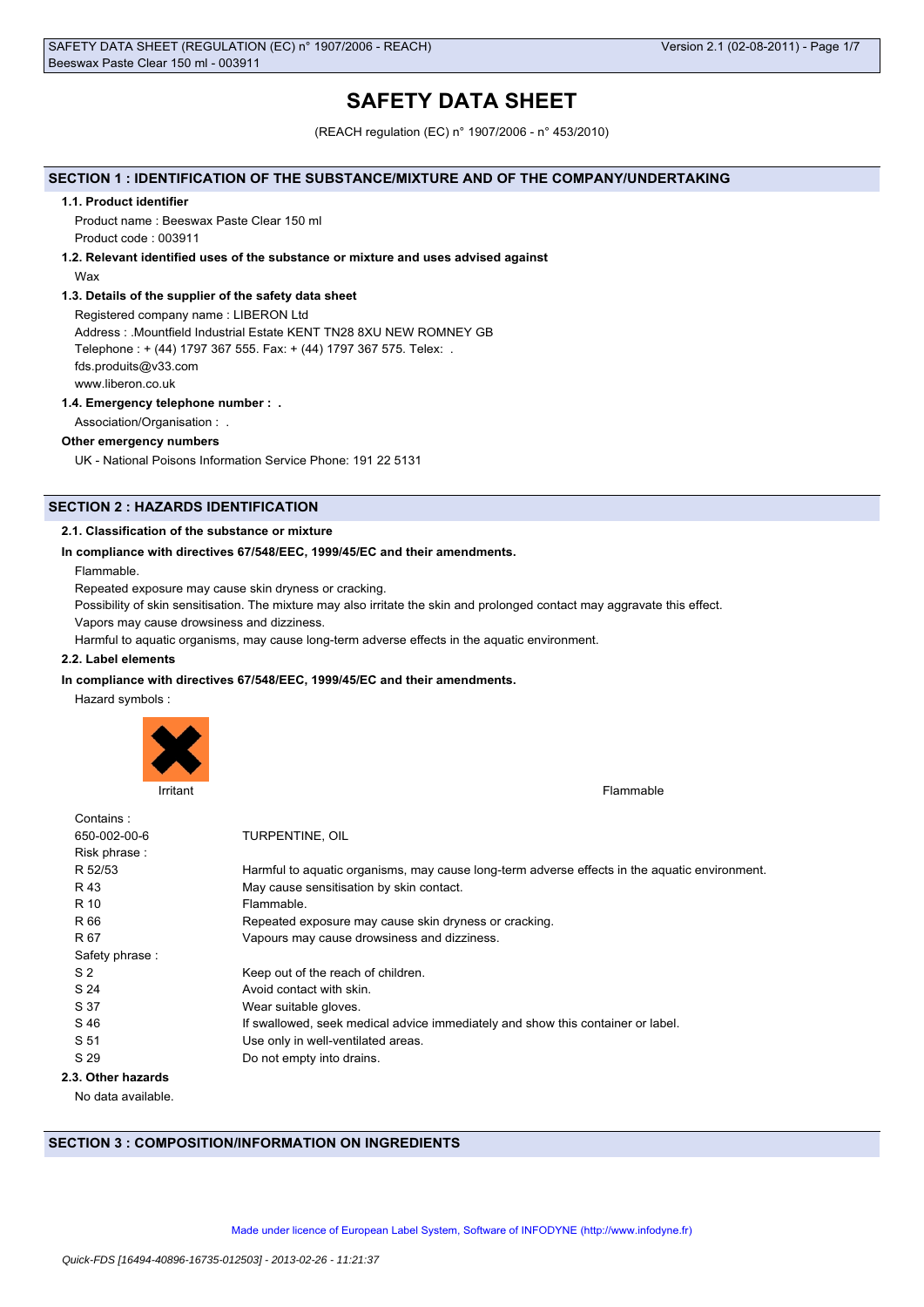### **3.1. Substances**

No substances fulfil the criteria set forth in annexe II section A of the REACH regulation (EC) n° 1907/2006.

#### **3.2. Mixtures**

#### **Composition :**

| Identification          | Name                   | Classification                | $\%$                  |
|-------------------------|------------------------|-------------------------------|-----------------------|
| EC: 919-857-5           | HYDROCARBONS, C9-C11,  | GHS07, GHS08, GHS02, Dgr      | $50 \le x \% \le 100$ |
| REACH: 01-2119463258-33 | N-ALKANES, ISOALKANES, | Xn                            |                       |
|                         | CYCLICS, <2% AROMATICS | H:226-304-336                 |                       |
|                         |                        | EUH:066                       |                       |
|                         |                        | $R: 10 - 65 - 66 - 67$        |                       |
| INDEX: 650-002-00-6     | <b>TURPENTINE, OIL</b> | GHS02, GHS08, GHS07, GHS09,   | $10 \le x \% \le 25$  |
| CAS: 8006-64-2          |                        | Dar                           |                       |
| EC: 232-350-7           |                        | Xn, N                         |                       |
|                         |                        | H:226-332-312-302-304-319-315 |                       |
|                         |                        | $-317-411$                    |                       |
|                         |                        | R:                            |                       |
|                         |                        | 10-20/21/22-36/38-43-51/53-65 |                       |

### **SECTION 4 : FIRST AID MEASURES**

As a general rule, in case of doubt or if symptoms persist, always call a doctor.

NEVER induce swallowing by an unconscious person.

### **4.1. Description of first aid measures**

#### **In the event of exposure by inhalation :**

In the event of massive inhalation, remove the person exposed to fresh air. Keep warm and at rest.

**In the event of splashes or contact with eyes :**

Wash thoroughly with soft, clean water for 15 minutes holding the eyelids open.

#### **In the event of splashes or contact with skin :**

Remove contaminated clothing and wash the skin thoroughly with soap and water or a recognised cleaner.

Watch out for any remaining product between skin and clothing, watches, shoes, etc.

In the event of an allergic reaction, seek medical attention.

If the contaminated area is widespread and/or there is damage to the skin, a doctor must be consulted or the patient transferred to hospital.

### **In the event of swallowing :**

Do not give the patient anything orally.

In the event of swallowing, if the quantity is small (no more than one mouthful), rinse the mouth with water and consult a doctor.

Keep the person exposed at rest. Do not force vomiting.

Seek medical attention, showing the label.

If swallowed accidentally, call a doctor to ascertain whether observation and hospital care will be necessary. Show the label.

Seek medical attention immediately, showing the label.

### **4.2. Most important symptoms and effects, both acute and delayed**

No data available.

#### **4.3. Indication of any immediate medical attention and special treatment needed**

No data available.

## **SECTION 5 : FIREFIGHTING MEASURES**

Flammable.

Chemical powders, carbon dioxide and other extinguishing gas are suitable for small fires.

#### **5.1. Extinguishing media**

Keep packages near the fire cool, to prevent pressurised containers from bursting.

### **Suitable methods of extinction**

- In the event of a fire, use
- sprayed water or water mist
- water with AFFF (Aqueous Film Forming Foam) additive
- halon
- foam
- multipurpose ABC powder
- BC powder
- carbon dioxide (CO2)

Prevent the effluent of fire-fighting measures from entering drains or waterways.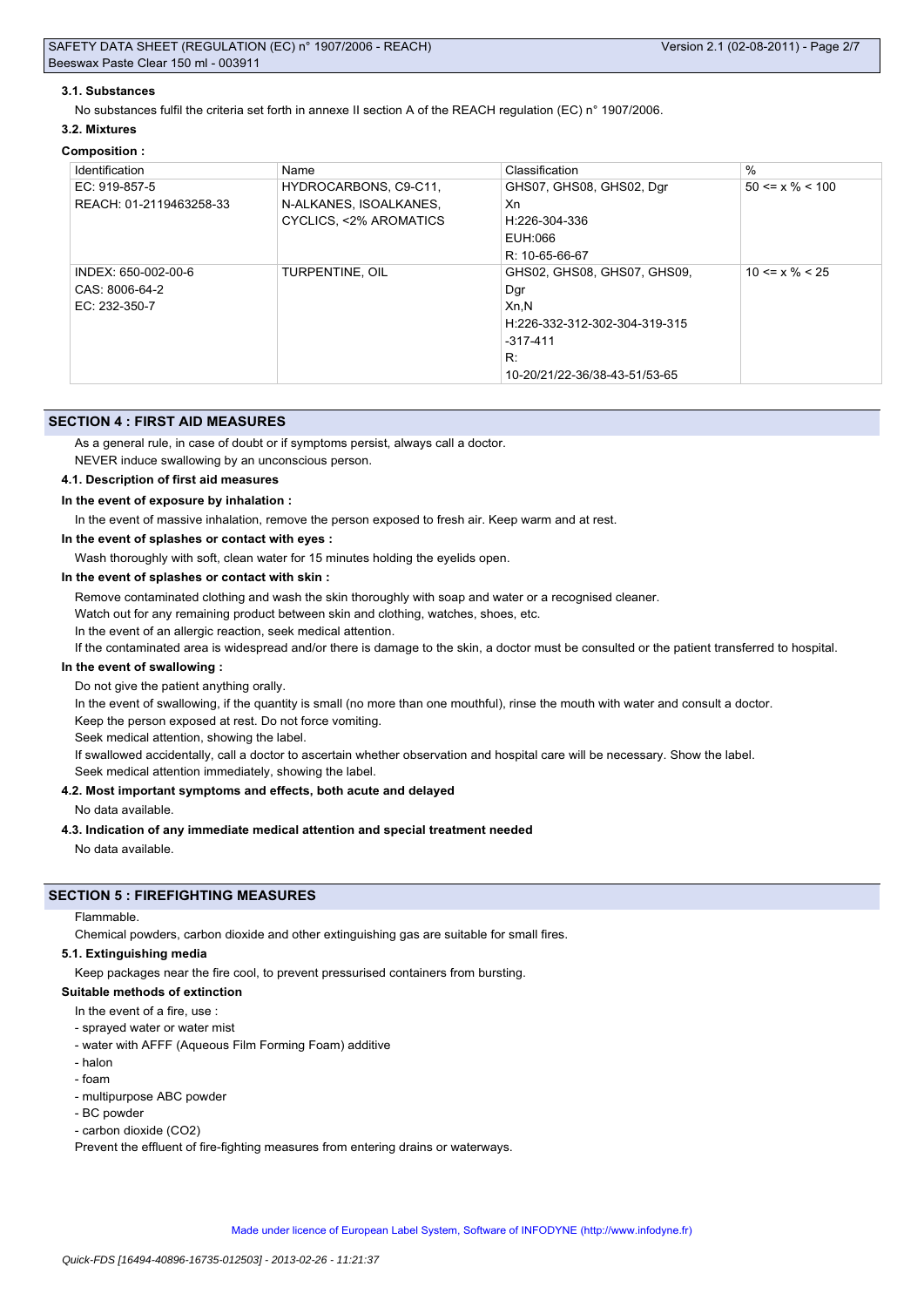#### **Unsuitable methods of extinction**

In the event of a fire, do not use : - water jet

## **5.2. Special hazards arising from the substance or mixture**

A fire will often produce a thick black smoke. Exposure to decomposition products may be hazardous to health.

Do not breathe in smoke.

In the event of a fire, the following may be formed :

- carbon monoxide (CO)

- carbon dioxide (CO2)

### **5.3. Advice for firefighters**

Fire-fighting personnel are to be equipped with autonomous insulating breathing apparatus.

## **SECTION 6 : ACCIDENTAL RELEASE MEASURES**

#### **6.1. Personal precautions, protective equipment and emergency procedures**

Consult the safety measures listed under headings 7 and 8.

#### **For non fire-fighters**

Because of the organic solvents contained in the mixture, eliminate sources of ignition and ventilate the area.

Avoid inhaling the vapors.

Avoid any contact with the skin and eyes.

If a large quantity has been spilt, evacuate all personnel and only allow intervention by trained operators equipped with safety apparatus.

### **For fire-fighters**

Fire-fighters will be equipped with suitable personal protective equipment (See section 8).

#### **6.2. Environmental precautions**

Contain and control the leaks or spills with non-combustible absorbent materials such as sand, earth, vermiculite, diatomaceous earth in drums for waste disposal.

Prevent any material from entering drains or waterways.

If the product contaminates waterways, rivers or drains, alert the relevant authorities in accordance with statutory procedures

Use drums to dispose of collected waste in compliance with current regulations (see section 13).

#### **6.3. Methods and material for containment and cleaning up**

Clean preferably with a detergent, do not use solvents.

## **6.4. Reference to other sections**

No data available.

## **SECTION 7 : HANDLING AND STORAGE**

Requirements relating to storage premises apply to all facilities where the mixture is handled.

Individuals with a history of skin sensitisation should not, under any circumstance, handle this mixture.

### **7.1. Precautions for safe handling**

Always wash hands after handling.

Remove and wash contaminated clothing before re-using.

Ensure that there is adequate ventilation, especially in confined areas.

Remove contaminated clothing and protective equipment before entering eating areas.

#### **Fire prevention :**

Handle in well-ventilated areas.

Vapours are heavier than air. They can spread along the ground and form mixtures that are explosive with air.

Prevent the formation of flammable or explosive concentrations in air and avoid vapor concentrations higher than the occupational exposure limits.

Prevent the accumulation of electrostatic charges with connections to earth.

The mixture can become electrostatically charged : always earth during decanting operations. Wear antistatic shoes and clothing and floors should be electrically conductive.

Use the mixture in premises free of naked flames or other sources of ignition and ensure that electrical equipment is suitably protected.

Keep packages tightly closed and away from sources of heat, sparks and naked flames.

Do not use tools which may produce sparks. Do not smoke.

Prevent access by unauthorised personnel.

### **Recommended equipment and procedures :**

For personal protection, see section 8.

Observe precautions stated on label and also industrial safety regulations.

Avoid inhaling vapors.

Avoid inhaling vapors. Carry out any industrial operation which may give rise to this in a sealed apparatus.

Provide vapor extraction at the emission source and also general ventilation of the premises.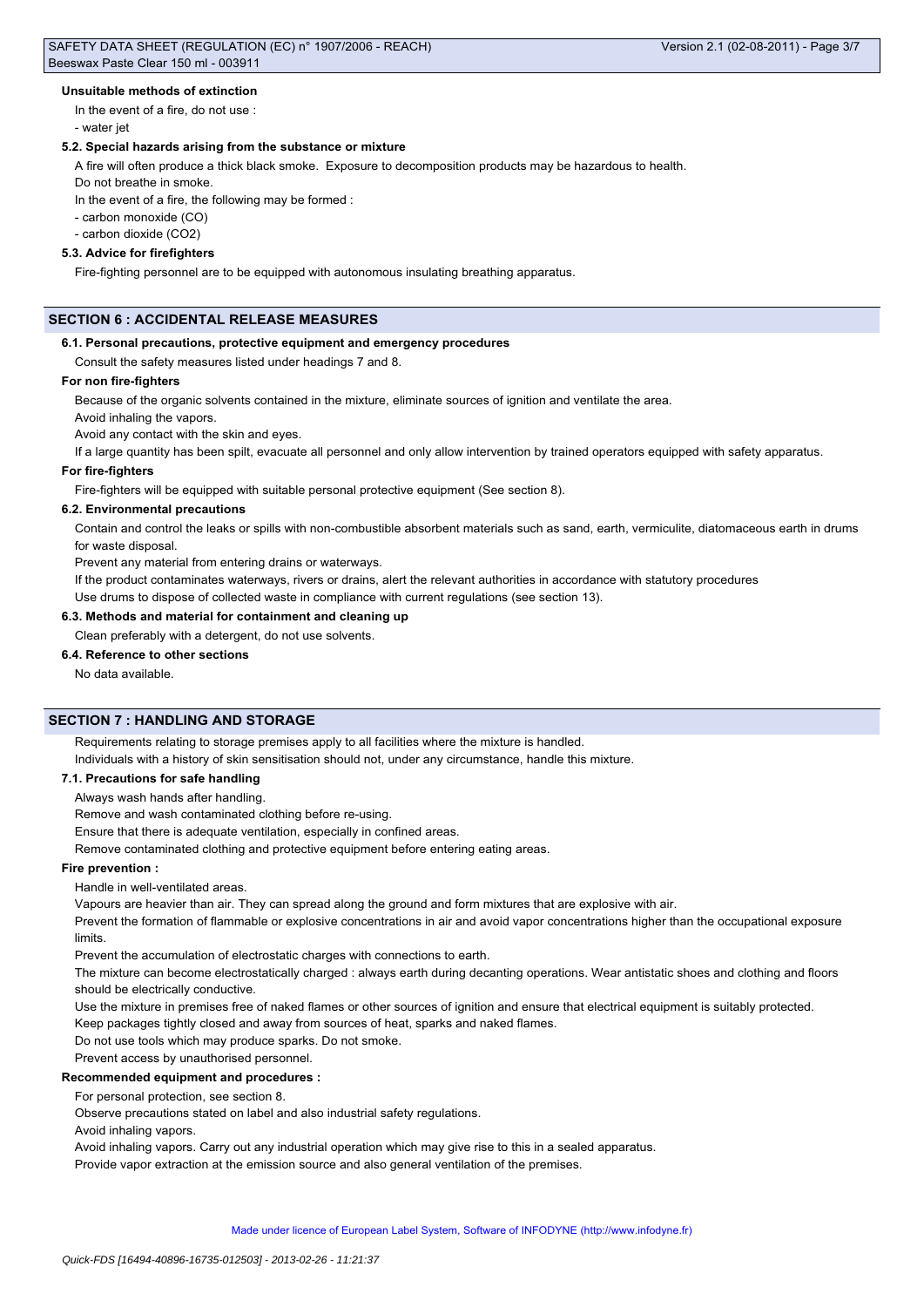Packages which have been opened must be reclosed carefully and stored in an upright position.

#### **Prohibited equipment and procedures :**

No smoking, eating or drinking in areas where the mixture is used.

Never open the packages under pressure.

### **7.2. Conditions for safe storage, including any incompatibilities**

### No data available.

#### **Storage**

Keep out of reach of children.

Keep the container tightly closed in a dry place.

Keep the container tightly closed in a dry, well-ventilated place

Keep away from all sources of ignition - do not smoke.

Keep well away from all sources of ignition, heat and direct sunlight

Avoid accumulation of electrostatic charges.

The floor must be impermeable and form a collecting basin so that, in the event of an accidental spillage, the liquid cannot spread beyond this area.

#### **Packaging**

Always keep in packaging made of an identical material to the original.

#### **7.3. Specific end use(s)**

No data available.

## **SECTION 8 : EXPOSURE CONTROLS/PERSONAL PROTECTION**

#### **8.1. Control parameters**

#### **Occupational exposure limits :**

- ACGIH TLV (American Conference of Governmental Industrial Hygienists, Threshold Limit Values, 2010) :

| <b>CAS</b>                                                | TWA :       | STEL:         | Ceiling:                 | Definition:   | Criteria : |         |
|-----------------------------------------------------------|-------------|---------------|--------------------------|---------------|------------|---------|
| 8006-64-2                                                 | 20 ppm      |               | $\overline{\phantom{a}}$ |               |            |         |
| - France (INRS - ED984 : 2008) :                          |             |               |                          |               |            |         |
| <b>CAS</b>                                                | $VME-ppm$ : | $VME-mq/m3$ : | $VLE-ppm$ :              | $VLE-mq/m3$ : | Notes:     | TMP No: |
| 8006-64-2                                                 | 100         | 560           |                          |               |            | 65.84   |
| - UK / WEL (Workplace exposure limits, EH40/2005, 2007) : |             |               |                          |               |            |         |
| <b>CAS</b>                                                | TWA :       | STEL:         | Ceiling:                 | Definition:   | Criteria : |         |
| 8006-64-2                                                 | $100$ ppm   | $150$ ppm     | $\overline{\phantom{0}}$ |               |            |         |

#### **8.2. Exposure controls**

#### **Personal protection measures, such as personal protective equipment**

Use personal protective equipment that is clean and has been properly maintained.

Store personal protective equipment in a clean place, away from the work area.

Never eat, drink or smoke during use. Remove and wash contaminated clothing before re-using. Ensure that there is adequate ventilation, especially in confined areas.

#### **- Eye / face protection**

Avoid contact with eyes.

Use eye protectors designed to protect against liquid splashes

Before handling, wear safety goggles in accordance with standard EN166.

### **- Hand protection**

Use suitable protective gloves that are resistant to chemical agents in accordance with standard EN374.

Gloves must be selected according to the application and duration of use at the workstation.

Protective gloves need to be selected according to their suitability for the workstation in question : other chemical products that may be handled, necessary physical protections (cutting, pricking, heat protection), level of dexterity required.

Type of gloves recommended :

- Nitrile rubber (butadiene-acrylonitrile copolymer rubber (NBR))

- PVA (Polyvinyl alcohol)
- Recommended properties :
- Impervious gloves in accordance with standard EN374

## **- Body protection**

Avoid skin contact.

Wear suitable protective clothing.

Suitable type of protective clothing :

In the event of substantial spatter, wear liquid-tight protective clothing against chemical risks (type 3) in accordance with EN14605 to prevent skin contact.

In the event of a risk of splashing, wear protective clothing against chemical risks (type 6) in accordance with EN13034 to prevent skin contact. Work clothing worn by personnel shall be laundered regularly.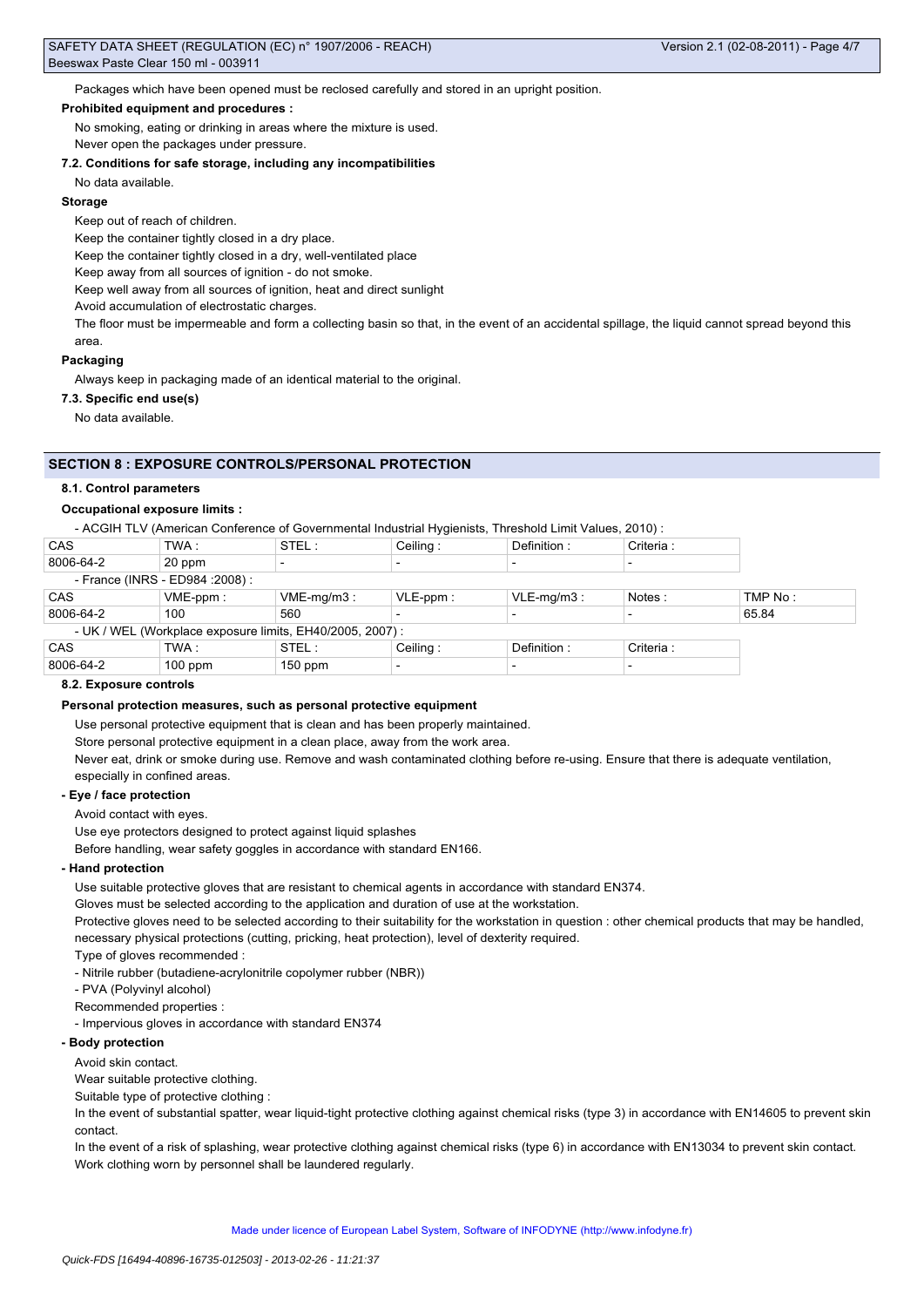After contact with the product, all parts of the body that have been soiled must be washed.

#### **- Respiratory protection**

Avoid breathing vapours.

If the ventilation is insufficient, wear appropriate breathing apparatus.

When workers are confronted with concentrations that are above occupational exposure limits, they must wear a suitable, approved, respiratory protection device.

Anti-gas and vapour filter(s) (Combined filters) in accordance with standard EN14387 :

- A1 (Brown)

## **SECTION 9 : PHYSICAL AND CHEMICAL PROPERTIES**

#### **9.1. Information on basic physical and chemical properties**

**General information :**

| Physical state:                                        | paste.                                           |  |  |  |
|--------------------------------------------------------|--------------------------------------------------|--|--|--|
| Important health, safety and environmental information |                                                  |  |  |  |
| $pH$ :                                                 | Not relevant.                                    |  |  |  |
| Flash point interval:                                  | not relevant.                                    |  |  |  |
| Flash point interval :                                 | $21^{\circ}$ C <= Flash point <= 55 $^{\circ}$ C |  |  |  |
| Vapour pressure :                                      | not relevant.                                    |  |  |  |
| Density:                                               | 0.75-0.85                                        |  |  |  |
| Water solubility:                                      | Insoluble.                                       |  |  |  |
| $\sim$ $\sim$ $\sim$ $\sim$ $\sim$ $\sim$              |                                                  |  |  |  |

## **9.2. Other information**

No data available.

### **SECTION 10 : STABILITY AND REACTIVITY**

#### **10.1. Reactivity**

No data available.

#### **10.2. Chemical stability**

This mixture is stable under the recommended handling and storage conditions in section 7.

#### **10.3. Possibility of hazardous reactions**

When exposed to high temperatures, the mixture can release hazardous decomposition products, such as carbon monoxide and dioxide, fumes and nitrogen oxide.

#### **10.4. Conditions to avoid**

Any apparatus likely to produce a flame or to have a metallic surface at high temperature (burners, electric arcs, furnaces etc.) must not be allowed on the premises.

Avoid :

- accumulation of electrostatic charges.

- heating
- heat
- flames and hot surfaces

## **10.5. Incompatible materials**

Keep away from :

- combustible material

#### **10.6. Hazardous decomposition products**

The thermal decomposition may release/form :

- carbon monoxide (CO)
- carbon dioxide (CO2)

### **SECTION 11 : TOXICOLOGICAL INFORMATION**

### **11.1. Information on toxicological effects**

Exposure to vapours from solvents in the mixture in excess of the stated occupational exposure limit may result in adverse health effects such as mucous membrane and respiratory system irritation and adverse effects on kidney, liver and central nervous system.

Symptoms produced will include headaches, numbness, dizziness, fatigue, muscular asthenia and, in extreme cases, loss of consciousness. Repeated or prolonged contact with the mixture may cause removal of natural oil from the skin resulting in non-allergic contact dermatitis and absorption through the skin.

Splashes in the eyes may cause irritation and reversible damage

Narcotic effects may occur, such as drowsiness, narcosis, decreased alertness, loss of reflexes, lack of coordination or dizziness.

Effects may also occur in the form of violent headaches or nausea, judgement disorder, giddiness, irritability, fatigue or memory disturbance. May cause an allergic reaction by skin contact.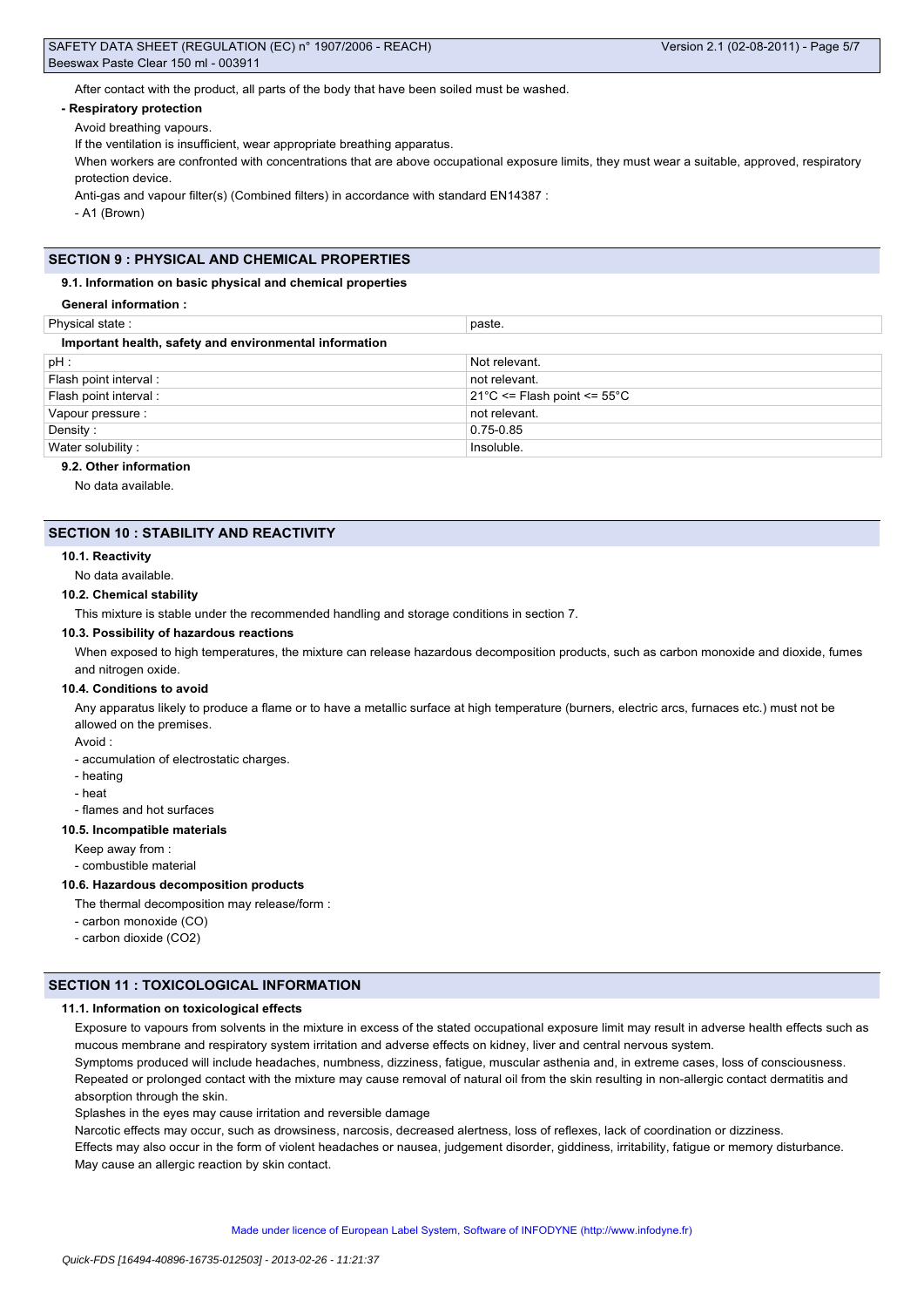No toxicological data available for the substances.

#### **11.1.2. Mixture**

No toxicological data available for the mixture.

# **SECTION 12 : ECOLOGICAL INFORMATION**

## Harmful to aquatic life with long lasting effects.

The product must not be allowed to run into drains or waterways.

## **12.1. Toxicity**

## **12.1.1. Substances**

No aquatic toxicity data available for the substances.

## **12.1.2. Mixtures**

No aquatic toxicity data available for the mixture.

**12.2. Persistence and degradability**

### No data available.

## **12.3. Bioaccumulative potential**

No data available.

## **12.4. Mobility in soil**

No data available.

## **12.5. Results of PBT and vPvB assessment**

No data available.

## **12.6. Other adverse effects**

No data available.

# **SECTION 13 : DISPOSAL CONSIDERATIONS**

Proper waste management of the mixture and/or its container must be determined in accordance with Directive 2008/98/EC.

## **13.1. Waste treatment methods**

Do not pour into drains or waterways.

## **Waste :**

Waste management is carried out without endangering human health, without harming the environment and, in particular without risk to water, air, soil, plants or animals.

Recycle or dispose of waste in compliance with current legislation, preferably via a certified collector or company.

Do not contaminate the ground or water with waste, do not dispose of waste into the environment.

## **Soiled packaging :**

Empty container completely. Keep label(s) on container.

Give to a certified disposal contractor.

# **SECTION 14 : TRANSPORT INFORMATION**

Transport product in compliance with provisions of the ADR for road, RID for rail, IMDG for sea and ICAO/IATA for air transport (ADR 2011 -IMDG 2010 - ICAO/IATA 2011).

- Classification :



UN3175=SOLIDS or mixtures of solids (such as preparations and wastes) CONTAINING FLAMMABLE LIQUID, N.O.S. having a flash-point up to  $60 °C$ 

#### (c.i. solvent yellow 14)

| <b>ADR/RID</b> | Class | Code                     | Pack gr.     | Label    | Ident.           | LQ                       | Provis.                  | EQ             | Cat.           | Tunnel |
|----------------|-------|--------------------------|--------------|----------|------------------|--------------------------|--------------------------|----------------|----------------|--------|
|                | 4.1   | F <sub>1</sub>           |              | 4.1      | 40               | l kg                     | 216 274                  | E <sub>2</sub> | ∼              | Ε      |
| <b>IMDG</b>    | Class | 2°Label                  | Pack gr.     | LQ       | <b>EMS</b>       | Provis.                  | EQ                       |                |                |        |
|                | 4.1   |                          |              | ' kg     | $F-A.S-I$        | 216 274                  | E <sub>2</sub>           |                |                |        |
| <b>IATA</b>    | Class | 2°Label                  | Pack gr.     | Passager | Passager         | Cargo                    | Cargo                    | note           | EQ             |        |
|                | 4.1   | $\overline{\phantom{0}}$ | Ш            | 445      | 15 <sub>kg</sub> | 448                      | 50 kg                    | A46            | E <sub>2</sub> |        |
|                | 4.1   |                          | $\mathsf{I}$ | Y441     | $5$ kg           | $\overline{\phantom{a}}$ | $\overline{\phantom{0}}$ | A46            | E <sub>2</sub> |        |